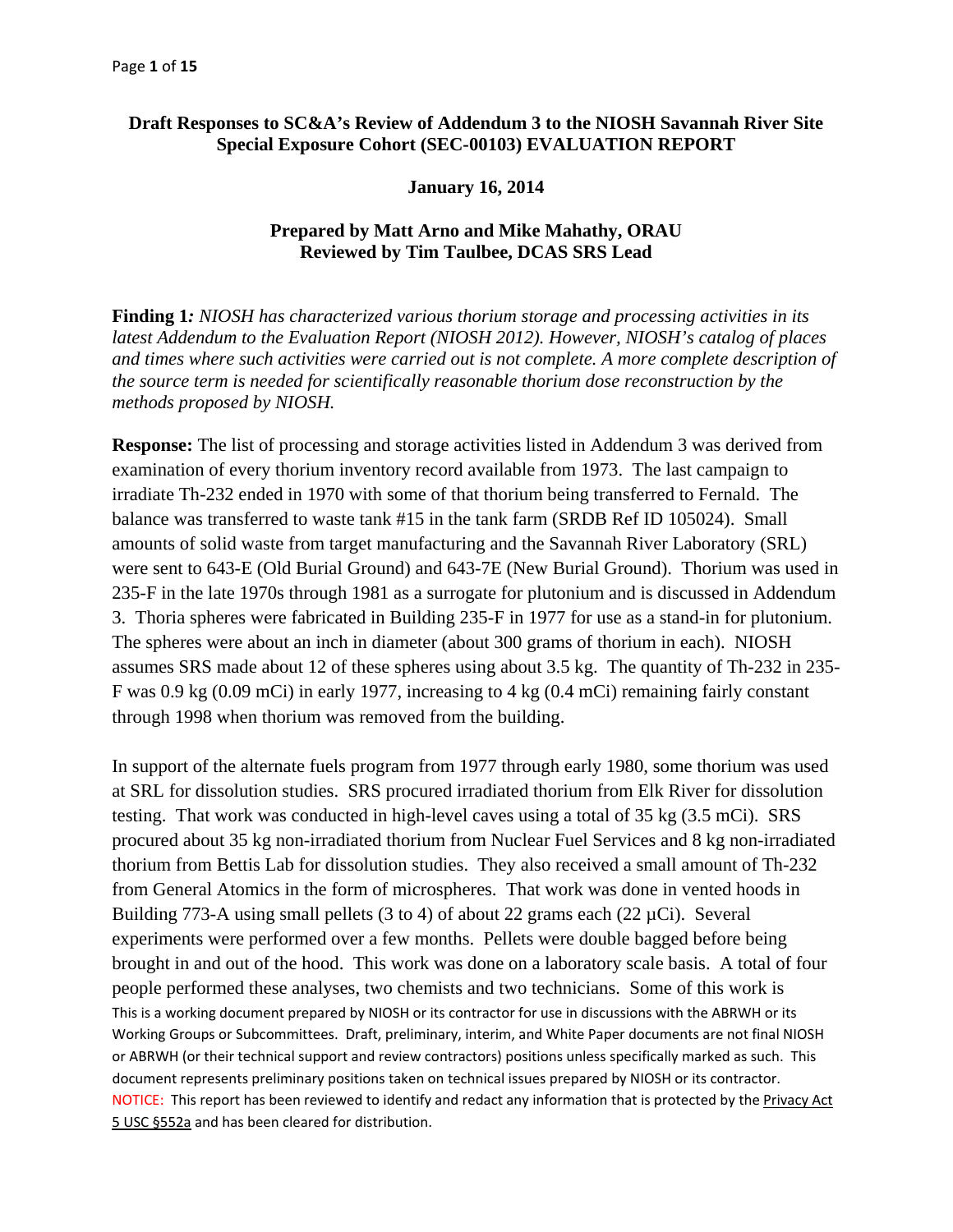documented in SRS documents DP-1590, DP-1605, and DP-MS-80-11X. SRS procured thirty thorium fuel rods in fuel assemblies from Hanford in late 1979 to irradiate and perform further dissolution studies. All thirty rods were stored in a cage in 773A, room C 070. One of the assemblies was tested for six months at the long term flow test facility at CMX. At the end of the test neither the assembly nor the rods showed any noticeable wear or corrosion damage. The alternate fuels program was cancelled in 1980 before any of the Hanford rods were irradiated. Addendum 3 stated that the fuel rods were buried but, with the discovery of additional information, NIOSH now understands that most of the Hanford fuel was returned in 1981. The fuel rods from Hanford were sent to the SRS burial ground for disposal. NIOSH has documentation to show an additional 46 kg of Th-232 from 773-A were buried between 1982 and 1983 (SRDB Ref ID's 114005, 113976, 113977). Increased and decreased inventories of Th-232 in Building 773-A, consistent with these studies, are shown in Table 5-2 of Addendum 3. The inventories given for Building 773-A Chem Stores declined slightly each year between 1981 and 1985, indicating some use of small amounts of thorium nitrate in laboratories. By procedure SRS did not require accounting for laboratory use of thorium nitrate when the total unaccounted for weight was less than 6 kg in a year (SRDB Ref ID 108716). In 1985 an additional 12.4 kg Th-232 was transferred from 773-A to the burial ground (SRDB Ref ID 113968).

In 1989, SRS began obtaining additional thorium for use at Building 773-A ranging from 41.6 kg in 1989 to 208 kg in 1991 with variations in other years. The listed inventory for Th-232 in Building 773-A increased to 286 kg in 2000 and to 399 kg in 2002. By 2004 only 8 kg thorium remained in 773-A, and by 2007 only 4 kg remained. During the years 1989 through as recent as 2004, thorium was used as a surrogate for plutonium and neptunium during design and testing of waste glass and immobilization activities. SRS began using a non-radioactive surrogate by the early 2000s. However, the bulk of thorium (at least 175 kg) remained constant over that time likely indicating that most was in storage.

Apart from thorium used in research and as a surrogate, the majority of thorium inventoried at SRS was stored in the RBOF and in waste tanks and burial area.

**Finding 2:** *Significant amounts of thorium were involved in some activities, such as using thorium as a surrogate for plutonium-238. NIOSH's argument that the amounts of thorium involved were far smaller than those of other radionuclides is not relevant to the feasibility of thorium dose reconstruction. Thorium-232 exposures need to be considered in their own right at SRS during the 1972–2007 period as they have been at other sites and at SRS during the period prior to October 1, 1972.*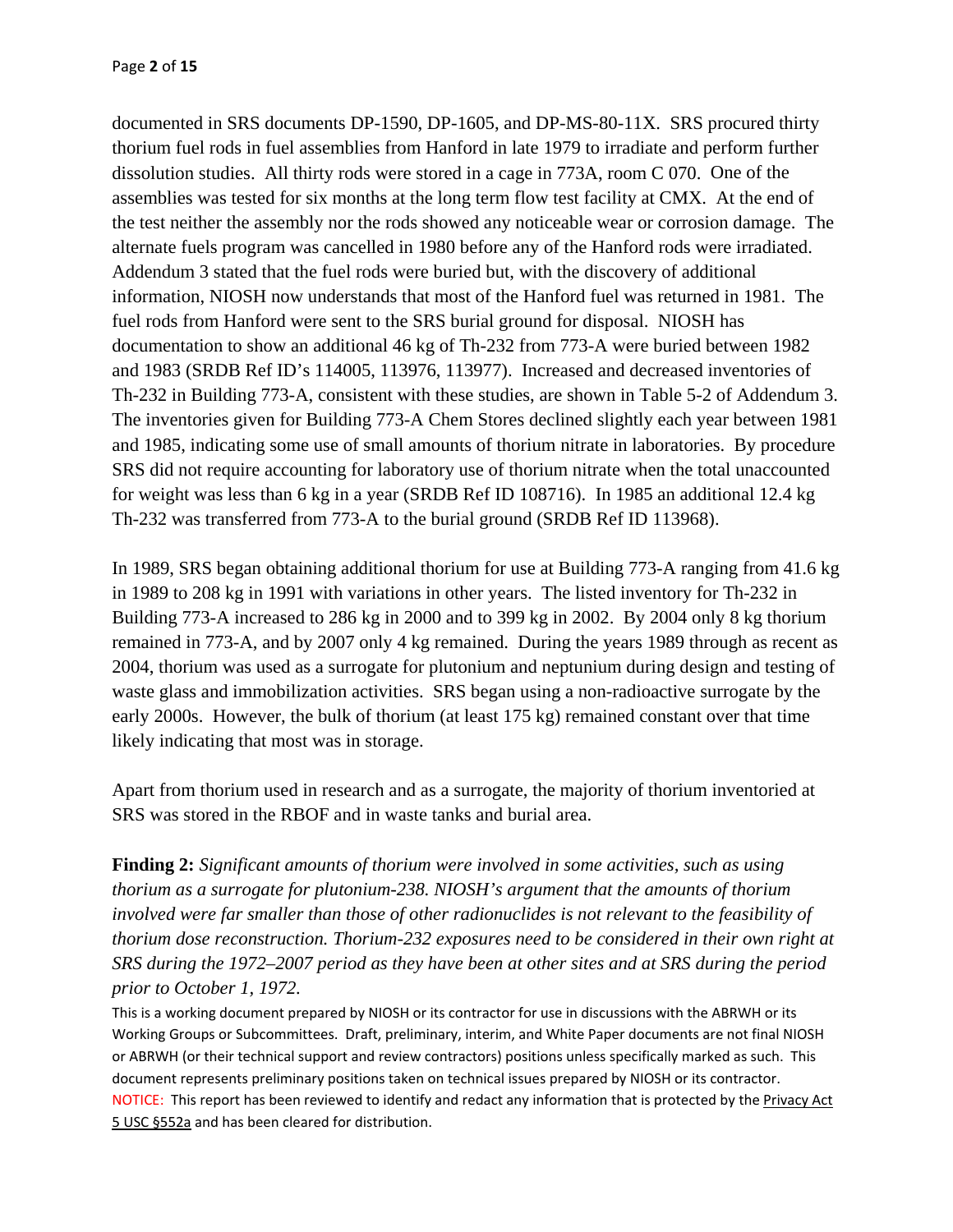**Respons**e: In the response to Finding 1, NIOSH discusses the use of thorium research and surrogate activities. The amount of thorium and activity is small as shown in Table 5-2 of Addendum 3. The maximum activity of thorium-232 (not in waste storage) in a year range from 0.4 millicuries to a maximum of 39.9 millicuries. NIOSH has revised the method to bound potential doses received from exposure to thorium for the period starting January 1, 1990. The methodology is discussed in the response to Finding 27.

**Finding 3:** *NIOSH's Addendum 3 to the Evaluation Report has not investigated thorium-related incidents beyond mention of the Special Hazards Investigations database, which is known to be incomplete. That database was not designed to be a comprehensive record of incidents. A more detailed investigation of thorium-related incidents appears to be warranted, especially since some of the bioassay data that NIOSH proposes to use is related to trivalent actinide incidents.* 

**Response:** SRS Health Physics documented contamination and exposure incidents in at least three different information systems. Besides documenting certain incidents in the Special Hazards Investigations database, facility specific incident reports as DPSP reports, SRS Health Physics also maintained contamination and exposure events in area log books, in monthly Works Technical Reports, in personal worker files for SRS workers and in company files for subcontractor trades workers. Incident reports are available in DOE claimant files for use in dose reconstruction.

A complete history of all incidents is not necessary given a routine bioassay program. With its long half life, thorium is retained and excreted for long periods following an intake. The assessment of a chronic exposure throughout the use of the material will encompass acute intakes during the time frame.

**Finding 4:** *NIOSH has not discussed the radon-220 source term derived from the storage of thorium-232. The radon-220 dose could be important in some circumstances where there was significant residual thorium or where thorium was stored in significant amounts. This includes at least two high-level waste tanks.* 

 This is a working document prepared by NIOSH or its contractor for use in discussions with the ABRWH or its Working Groups or Subcommittees. Draft, preliminary, interim, and White Paper documents are not final NIOSH or ABRWH (or their technical support and review contractors) positions unless specifically marked as such. This document represents preliminary positions taken on technical issues prepared by NIOSH or its contractor. NOTICE: This report has been reviewed to identify and redact any information that is protected by the Privacy Act 5 USC §552a and has been cleared for distribution. **Response:** As mentioned in the response to Finding 1, thorium liquids were transferred to waste tank #15 in the tank farm (SRDB Ref ID 105024). As of 2011, tank #15 still had the highest inventory of Th-232 – much more than any other tank (SRDB Ref ID 111851). SRS Health Physics also noted that thoron was detected at the H-canyon stack (291-H). SRS Health Physics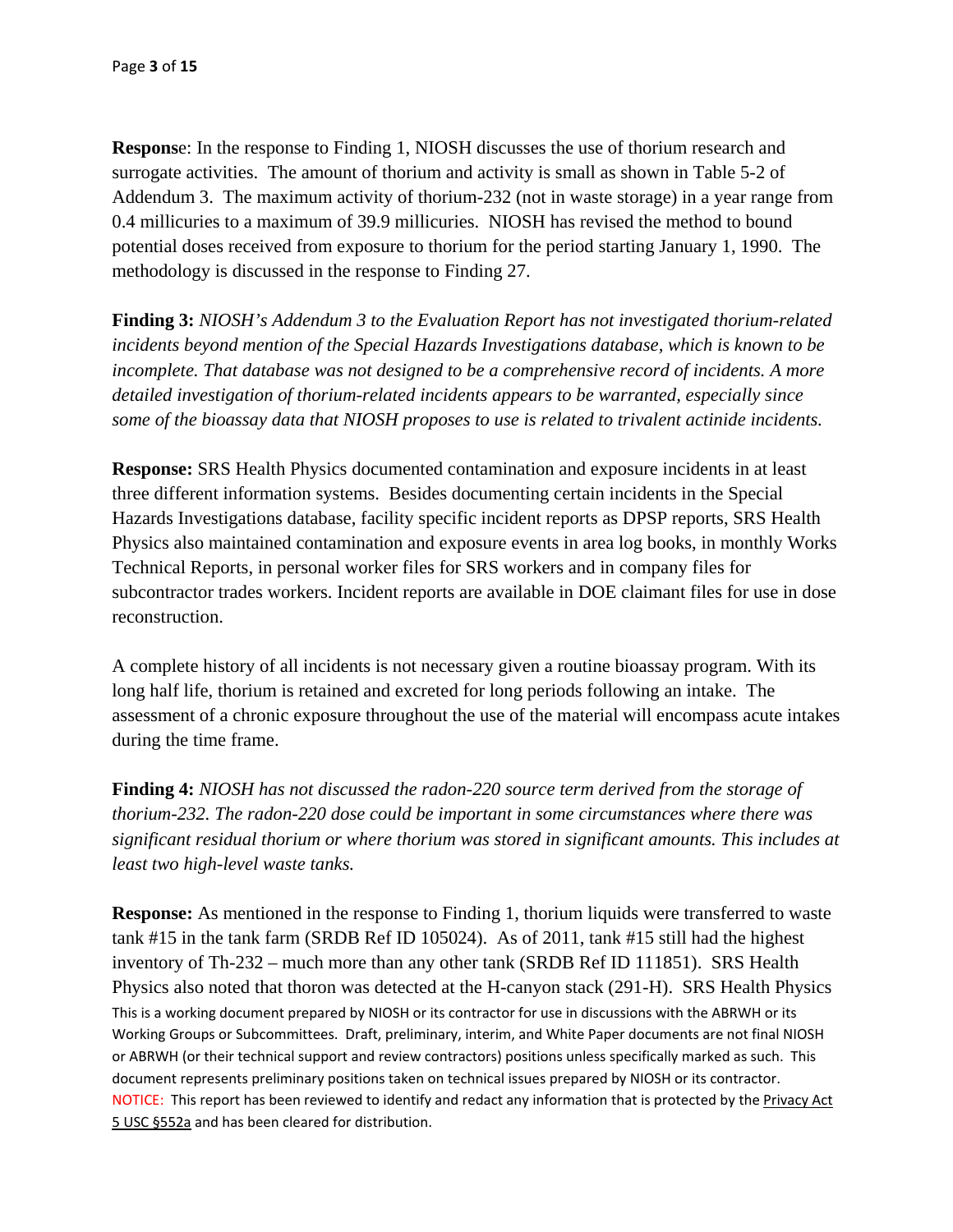routinely monitored for thoron as well as other off-gassed radionuclides. SRS Health Physics noted there were releases of thoron from tank #15 but at a height of ten feet (the ventilation release point). Until 1995 SRS used a limit of 8 DAC-hours but increased the limit as stack concentrations were considered to not be consistent with the concentration of thoron in the breathing zone (SRDB Ref ID 105024). In an interview with former SRS Health Physics staff, they said potential for exposure to thoron was limited to tank #15 (SRDB Ref ID 128804).

**Finding 5:** *SC&A has concluded that NIOSH's method for comparing the measurements of two sets of workers requires that the monitoring protocols of the two sets of workers were the same. NIOSH has stated that the protocol for CTW bioassays was different. As a result, the method used by NIOSH to compare CTW and NCW Am/Cm/Cf data does not meet the requirements for a valid comparison of the two bioassay datasets for the 1972–1989 period.* 

**Response:** There is no statistical requirement that all workers be on the same monitoring program in order to use the data to develop a coworker model, as long as the monitoring programs adequately characterize all significant intakes. Further, most sites had *graded*  monitoring programs where the frequency and types of bioassay performed were based on the likelihood of the workers having a significant intake of radioactive material<sup>1</sup>. Even today this is standard radiation protection practice, so we would expect the bioassay (i.e., sampling) protocols to be different for different groups of workers. Revision 5 of DPSOL 193-302, dated September 1, 1971 (SRDB 124941) specifies bioassay sampling frequencies for Construction Division workers and notes that an annual urine sample was requested from each employee. Specific sampling frequencies are provided for fission products (annual) and plutonium (triennial) and notes that frequencies for other radionuclides are as specified by Health Physics in the Construction Job Plans. These same sampling frequencies were used at least into the 1990s. See SRDB 45958.

Given this, we believe that it is appropriate (for example) to compare intakes calculated from "special" and "task-related" bioassay performed in one group to intakes calculated from "special", "task-related", "routine," and "confirmatory bioassay" in another group.

**Finding 6:** *NIOSH's coworker model for thorium is based on its conclusion that CTW and NCW bioassay samples are drawn from the same distribution. A corollary of Finding 5 above is that NIOSH's coworker model, which combines NCW and CTW data, is based on an invalid comparison and therefore is not suitable for estimating CTW thorium doses for the 1972–1989 period.* 

  $1$  Graded monitoring is also common in external dosimetry programs.

 This is a working document prepared by NIOSH or its contractor for use in discussions with the ABRWH or its Working Groups or Subcommittees. Draft, preliminary, interim, and White Paper documents are not final NIOSH or ABRWH (or their technical support and review contractors) positions unless specifically marked as such. This document represents preliminary positions taken on technical issues prepared by NIOSH or its contractor.NOTICE: This report has been reviewed to identify and redact any information that is protected by the Privacy Act 5 USC §552a and has been cleared for distribution.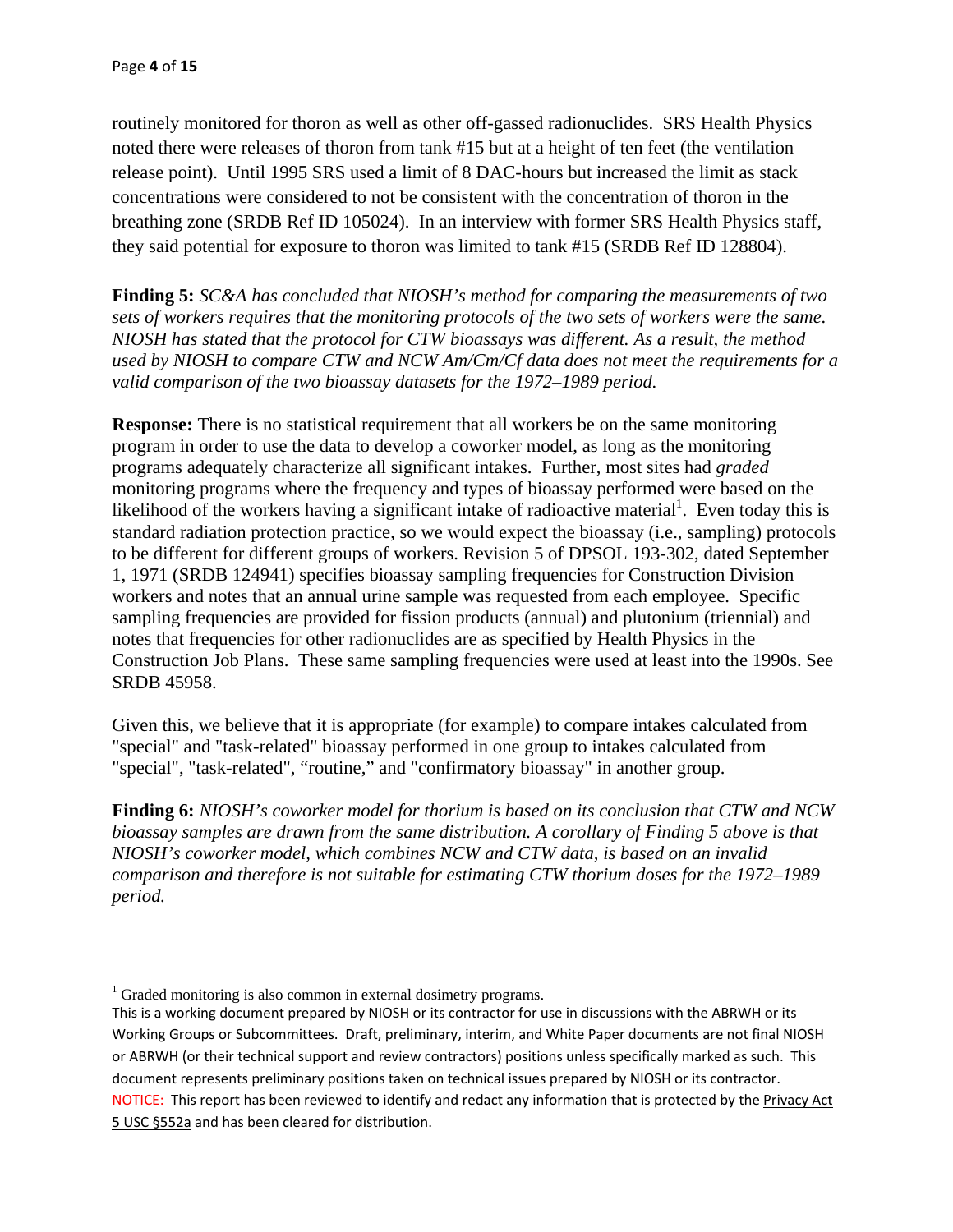**Response:** NIOSH's conclusion is not that CTW and NCW are drawn from the same distribution, but that there is no identifiable difference. The evaluation of stratification in coworker distributions is currently being reviewed by the ABRWH's SEC issued work group.

**Finding 7:** *The SRS emphasis on incident-related monitoring of CTWs at SRS does not necessarily reflect differences between CTW work and NCW work. As a result, the emphasis on incident-related monitoring may have missed routine exposures for at least some CTW job types.* 

**Response:** The inclusion of workers on an incident driven sampling program would tend to overestimate the true exposures, when used in a coworker study, because samples collected shortly after an intake will contain a larger fraction of the intake than those collected at random times following an acute intake or in the midst of a small chronic intake.

Regardless, this is an instance where basing CTW intakes on the monitoring data for all monitored workers, as recommended by NIOSH, includes monitoring data for workers on routine monitoring programs and also with the potential for routine exposures, rendering the question of whether incident-driven monitoring would detect routine exposures moot.

**Finding 8:** *The number of CTW data points is less than 30 in each aggregated period during 1984–1989. This is less than the minimum number required for a valid comparison between CTWs and NCWs. Therefore, NIOSH's conclusion that CTW and NCW sample distributions are the same is not valid for this period. As a result, the coworker model based on this conclusion has not been shown to be valid for this period.* 

**Response:** As stated in the response to Finding 5 above, NIOSH's conclusion is not that CTW and NCW are drawn from the same distribution, but that there is no identifiable difference. The use of 30 data points in each period is not a hard and fast limit. The recommendation for a minimum of 30 data points in ORAUT-RPRT-0053 is a recommendation not a requirement. The procedures in ORAUT-RPRT-0053 are only applied by experienced statisticians. Therefore, they are given latitude to exercise professional judgment.

**Finding 9:** *While NIOSH has not provided disaggregated data for 1981 and 1982, the number of CTW data points for 1982 is less than 30. Hence, the data for 1982 are also insufficient for a CTW-NCW distribution comparison.* 

**Response:** 1981 and 1982 were combined due to the limited data available during this time period. Each year has less data individually than the two years combined. The use of 30 data points in each period is not a hard and fast limit. The recommendation for a minimum of 30 data points in ORAUT-RPRT-0053 is a recommendation, not a requirement. As stated above, the procedures in ORAUT-RPRT-0053 are only used by experienced statisticians. Therefore, they are given latitude to exercise professional judgment.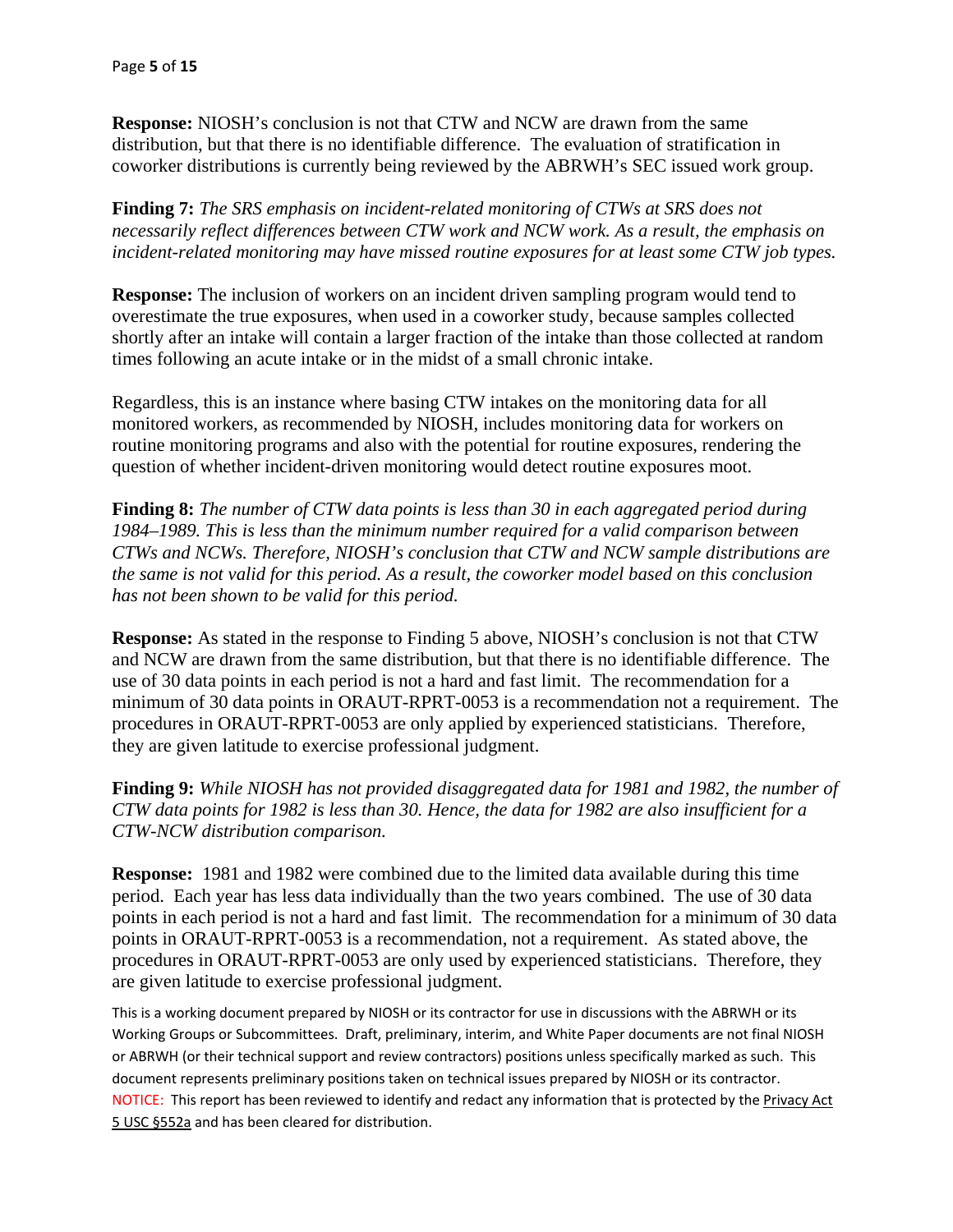**Finding 10:** *Aggregating data over more than 1 year without reference to underlying processes and other data is not justifiable. NIOSH should provide a technical rationale for treating 1981– 1982 and 1987–1989 differently than other years. Aggregation over more than 1 year to increase the number of data points is not a suitable technical rationale. If no sound basis can be provided for aggregating data over more than 1 year, NIOSH should do annual aggregating for calculating OPOS values. This is important for evaluating NIOSH's conclusion that CTW and NCW data are drawn from the same distribution. Furthermore, aggregation over multiple years rather than a single year to estimate an OPOS value increases the risk that the result would represent a mix of thorium exposure and Am/Cm/Cf exposure, rendering it scientifically questionable.* 

**Response:** As noted in the response to Finding 1, testing of thorium for use in the alternate fuels program ended in 1980. The only work done with thorium between 1981 and 1989 was as a surrogate and in laboratory analyses, all with small quantities. Given similar processes and source term for thorium, aggregating bioassay data over a 2- or 3-year period is reasonable. The primary sources of exposures were from canyon processing and waste handling but were the same from 1981 through 1989. Given similar processes and source terms for Am/Cm/Cf, aggregating bioassay data over a 2- or 3-year period is reasonable.

**Finding 11:** *NIOSH has not demonstrated that the number of CTW samples is sufficient to simultaneously maintain low levels of Type 1 and Type 2 errors (for instance, less than 5% for Type 1 errors and less than 15% for Type 2 errors), even in the years when CTWs have more than 30 samples. SC&A's analysis indicates that when the geometric standard deviation (GSD) is much larger than the ratio of CTW to NCW geometric means (GMs), the rate of Type 2 errors will tend to be high. Type 2 errors occur when the null hypothesis (distributions are the same) is incorrectly accepted.* 

**Response:** There are two parts to determining if there is a difference between strata. The first is to determine if there is a statistical difference. The second is to determine if there is a practical difference. When the GSD is much larger than the ratio of the CTW to NCW geometric means, there is no practical difference in small differences between the CTW and NCW geometric means because the small difference is subsumed in the much larger variability inherent in the dataset. This is demonstrated in ORAUT-RPRT-0055 with regard to the difference between CTW and NCW bioassay results for 1985. Therefore, the potential for an increased rate of Type 2 errors when the GSD is much higher than the ratio of the CTW to NCW geometric means is irrelevant since that increase has no practical significance. The evaluation of stratification in coworker distributions is currently being reviewed by the ABRWH's SEC issued work group.

### **Finding 12:** *In some years, the number of data points is inadequate to make a valid comparison between CTWs and NCWs in regard to trivalent actinide data distributions, even when there are*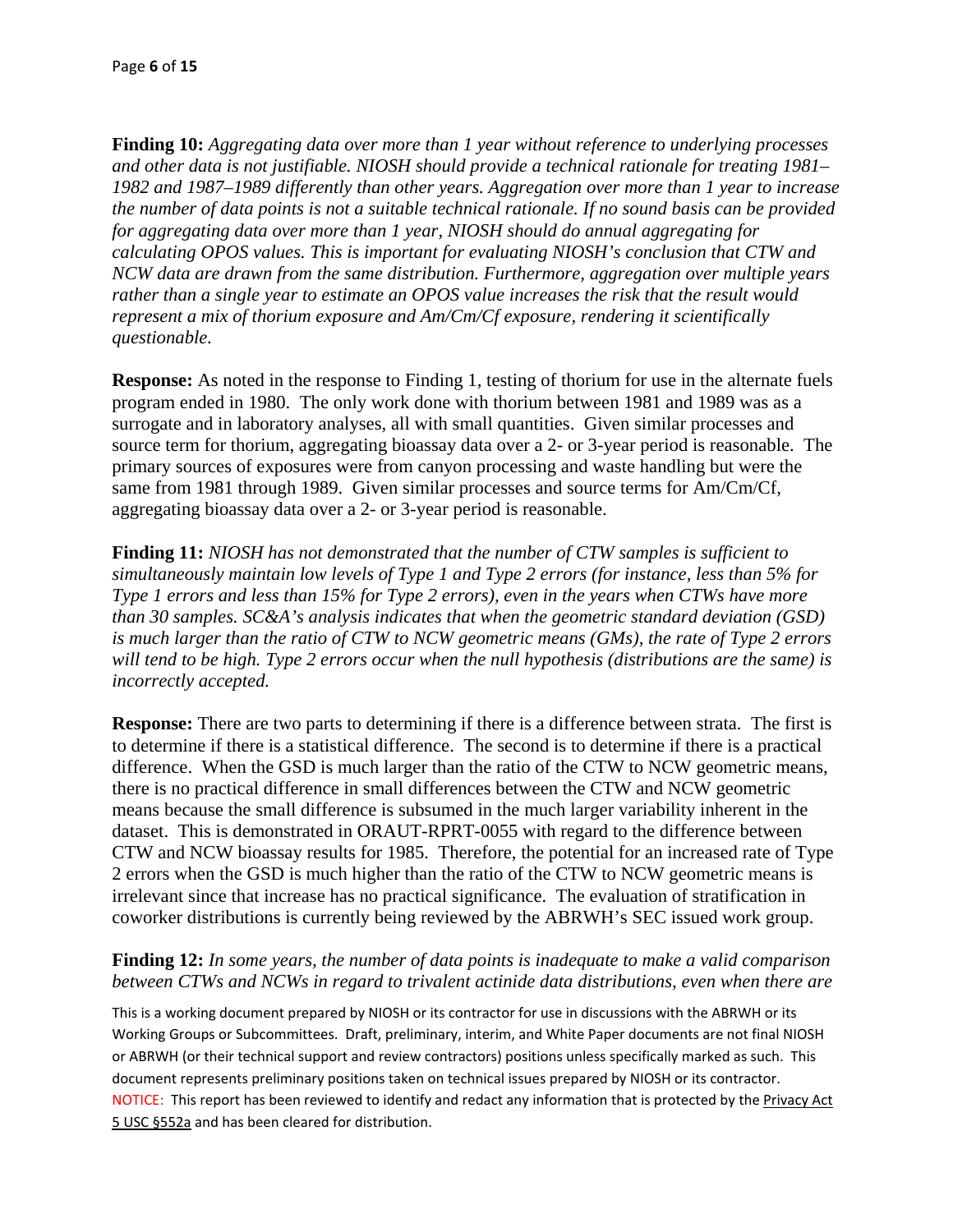*more than 30 data points. In other cases, there are sufficient data. NIOSH has not analyzed the problem of data adequacy as a function of relative GM and GSD values. Such an analysis is essential for evaluating data adequacy for comparing CTW and NCW distributions.* 

**Response:** It is acknowledged that in some years there are not enough data to conduct a comparison. If there were not enough data, a comparison was not performed. For those years where sufficient data were available, a comparison was performed. The process of determining whether to make a comparison for a given year(s) was an analysis of data adequacy. As discussed in the response to Finding 11, there are two parts to determining if there is a difference between strata. The first is to determine if there is a statistical difference. The second is to determine if there is a practical difference. When the GSD is much higher than the ratio of the CTW to NCW geometric means, there is no practical difference in small differences between the CTW and NCW geometric means because the small difference is subsumed in the much larger variability inherent in the dataset. This is demonstrated in ORAUT-RPRT-0055 with regard to the difference between CTW and NCW bioassay results for 1985.

**Finding 13:** *NIOSH's interpretation of below minimum detectable activity (MDA) results for OPOS calculations is an interpretation of data entry conventions that contains an element of arbitrariness. It is systematically claimant unfavorable when a large fraction of the results are well below the MDA. This finding applies to all cases where NIOSH proposes to use OPOS data as presently calculated for coworker models, including those whose data are reviewed in this report (Am, Cm, Cf and thorium) as well as others, such as neptunium and fission products.* 

**Response:** NUREG-1156, Accuracy and Detection Limits for Bioassay Measurements in Radiation Protection, states in Section 2.5, "Recording of Analytical Results," that:

The development and formulation of MDA concepts, for the purpose of properly representing, a priori, measurement system capabilities (the assurance of high probabilities of detecting given amounts) should not be misconstrued and misused for purposes of rounding off – and thus biasing – a posteriori measurement results. A result below the stated MDA does not, all-of-a-sudden, lose all information content, just as a result above MDA is not perfectly precise….

Thus, information is present below MDA, so results should be recorded as the best estimate with specifically stated confidence intervals about the estimated mean, even if the mean has a negative value.

The use of values below the MDA, whether for OPOS or for individual samples, avoids the introduction of bias into a statistical analysis. NIOSH's interpretation of below MDA results provides for a more accurate evaluation of the bioassay data than the method proposed by SC&A.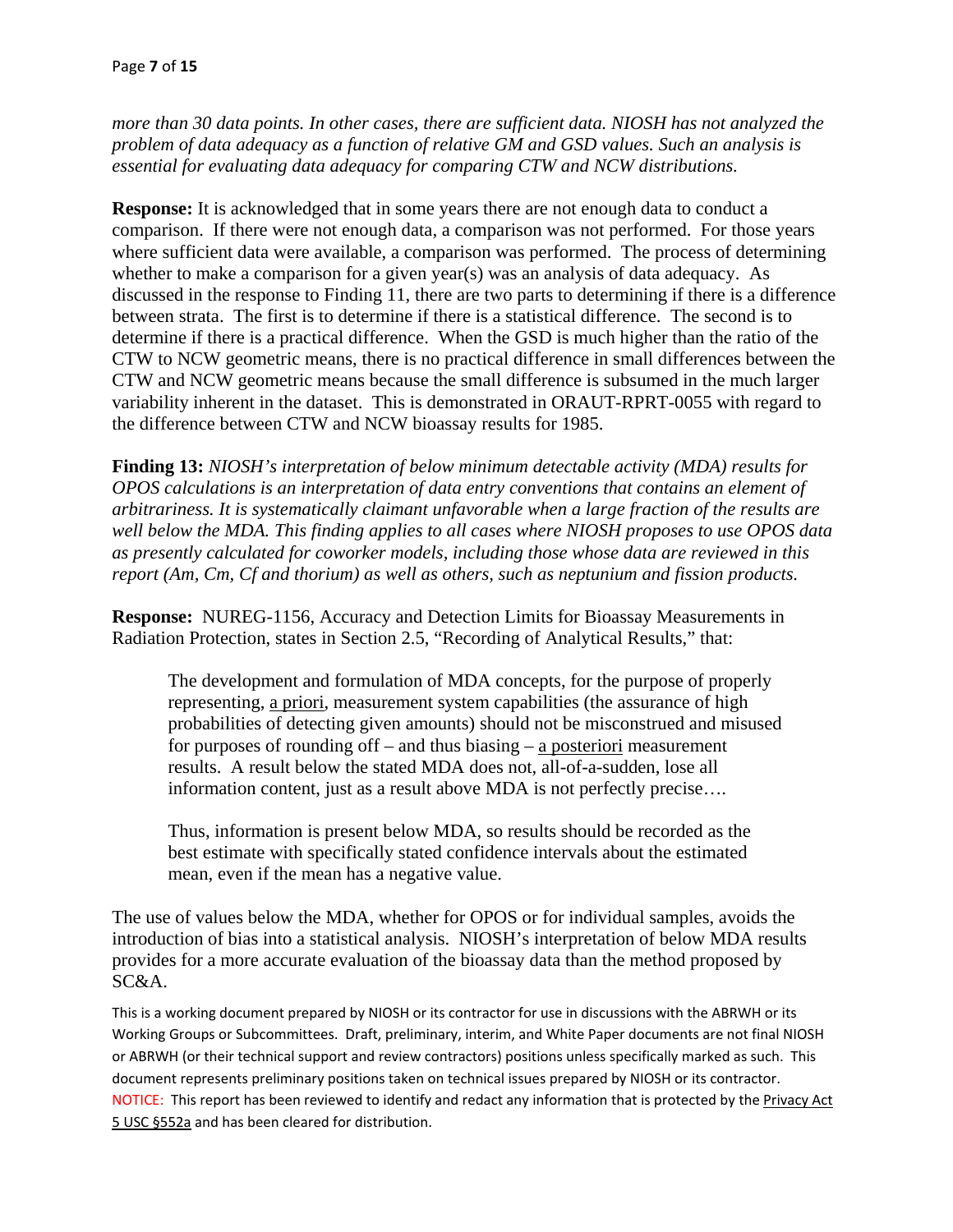**Finding 14:** *NIOSH's approach to using data well below the MDA, including negative numbers and zeros to calculate OPOS values, can sometimes yield scientifically meaningless results such as negative OPOS values, implying negative intakes. The problem of negative OPOS results is especially prevalent in the 1983–1989 period.* 

**Response:** As pointed out in footnote 4 of SC&A's review, individual "negative values are not in themselves wrong." Most OPOS values are based on a single bioassay sample. Negative OPOS values are not in themselves wrong as well, whether based on a single bioassay sample or multiple samples. See also the response to Finding 13. While a negative *intake rate* is not *physically* meaningful, a negative *bioassay result* is *scientifically* valid and meaningful. Sampling of an individual with no intakes would be expected to yield a distribution of positive and negative results centered about 0. It is realistic to expect that some routinely monitored individuals had no intakes within a given year and would therefore have some negative results, yielding negative OPOS results in some cases.

**Finding 15:** *The present NIOSH method of calculating OPOS data would result in systematically very claimant-unfavorable results in the case of the Am, Cm, Cf dataset. This would be true of thorium dose estimates as well as Am, Cm, Cf dose estimates. This is because the vast majority of bioassay results for the 1972–1989 period are well below the MDA.* 

**Response:** As indicated in our response to finding 13, values below the MDA, whether OPOS or for individual samples, avoid the introduction of bias into the statistical analysis. NIOSH's interpretation of below MDA results provides a more precise and accurate evaluation of the bioassay data than the method proposed by SC&A. Because inclusion of results below the MDA is a statistically valid practice, the substitution of the MDA for an actual measured result is not justified because it is claimant favorable. Claimant favorable assumptions are only made in EEOICPA when there are two scenarios which are equally plausible. This is not the case in this instance.

**Finding 16:** *SC&A is concerned that some reported results in the logbooks that are above the MDA are averages of results that are both well below and well above the MDA. This is much better than the NIOSH OPOS procedure when even below MDA results are used at face value, but it is still a concern since such practices vitiate the connection between the raw data and the workers' intake experience in the real world.* 

**Response:** It is obvious from the data recorded in the laboratory logbooks that the counting data were subject to imprecision. As a result, samples were counted multiple times and the results averaged, a standard practice to reduce uncertainty. This would be expected, given that so many of the results were at or below the MDA.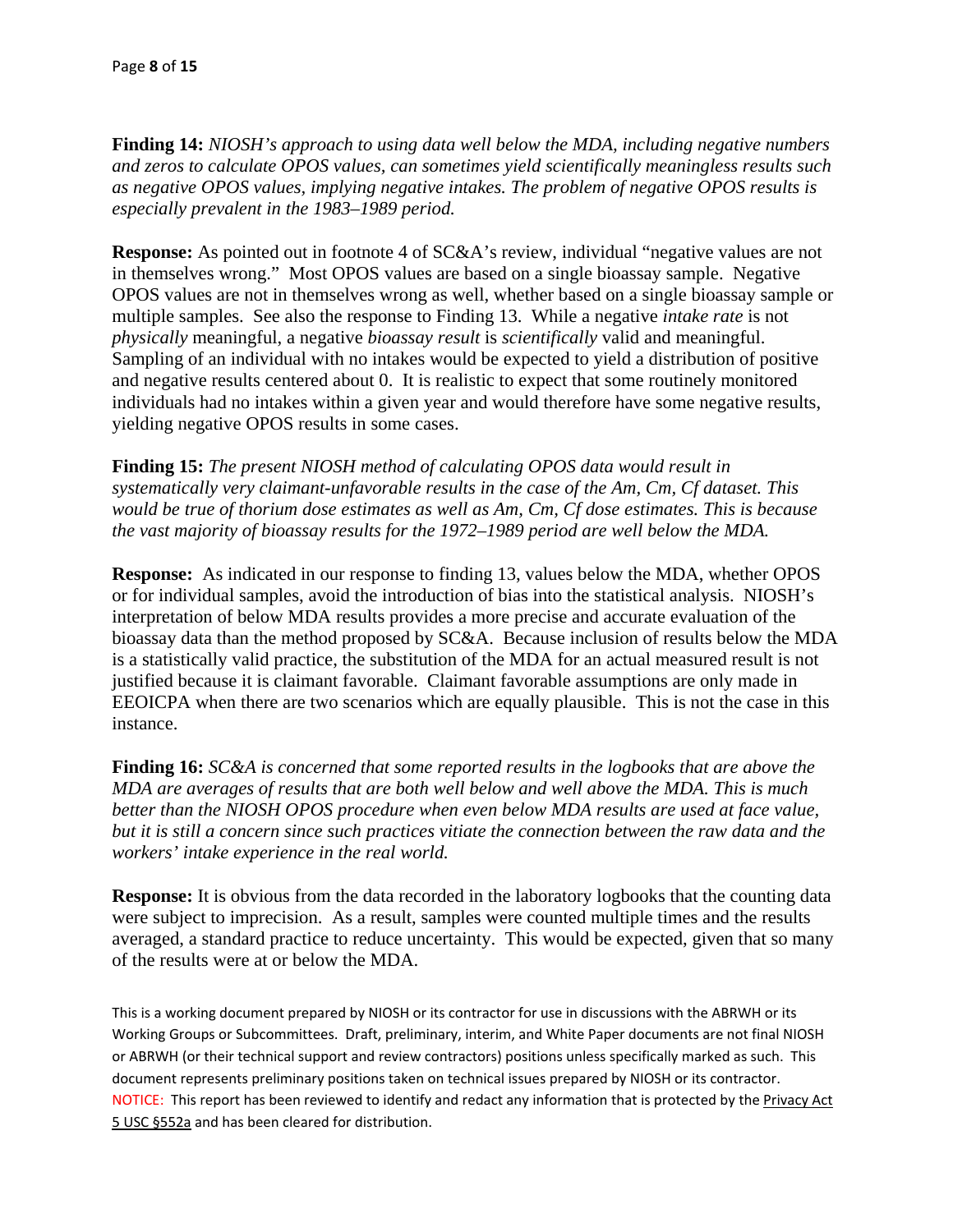These practices do not "vitiate the connection between the raw data and the workers' intake experiences in the real world." In fact, they accomplish just the opposite by preserving information and making the best estimate of bioassay results with the available techniques and information.

**Finding 17:** *NIOSH's coworker data compilation procedure states that chelation-related bioassay samples were excluded from OPOS calculations. However, SC&A found that, contrary to this procedure, chelation-related samples were included in the OPOS averages in every case.* 

**Response:** SC&A's observation is correct. Chelation-related samples were not removed. This statement was erroneously left in from a previous draft version of the document and the related coworker study. While not necessary, use of chelation-related samples as done in the present version of this document would bias the results high and thus be claimant-favorable. The chelation-related samples can be removed in a revision of the document.

**Finding 18:** *SC&A's examination of the raw data with reported results above the detection limit shows that sometimes the same urine sample, counted in different discs, presents inconsistent results. This indicates that the method used for detection of activity was not always reliable; such widely inconsistent results from the same urine sample cannot be trusted.* 

**Response:** It is obvious from the data recorded in the laboratory logbooks that the counting data were subject to imprecision. As a result, samples were counted multiple times and the results averaged, a standard practice to reduce uncertainty. This would be expected, given that many of the results were near the MDA. Use of the averaging technique implies that the site was aware of the consistency issues and took steps to address it by averaging the results.

**Finding 19:** *Many reported OPOS values that are above the detection limit are actually the average of negative and positive normalized disc results, or are the average of results with large differences among the different discs derived from the same urine sample. Such average results no longer retain an unambiguous connection to the intake of the worker, do not represent excretion rates of workers, and therefore should not be used to calculate intake rates.* 

**Response:** It is obvious from the data recording methods in the laboratory logbooks that the counting methods used were subject to imprecision. As a result, samples were counted multiple times and the results averaged, a standard practice to reduce uncertainty. This is not remarkable, especially given that so many of the results were at or below the MDA. Use of the averaging technique implies that the site was aware of the consistency issues and took steps to address it by averaging the results.

# **Finding 20:** *Many reported OPOS results below the detection limit are the average of normalized disc results that have a large variation between them. This indicates that the*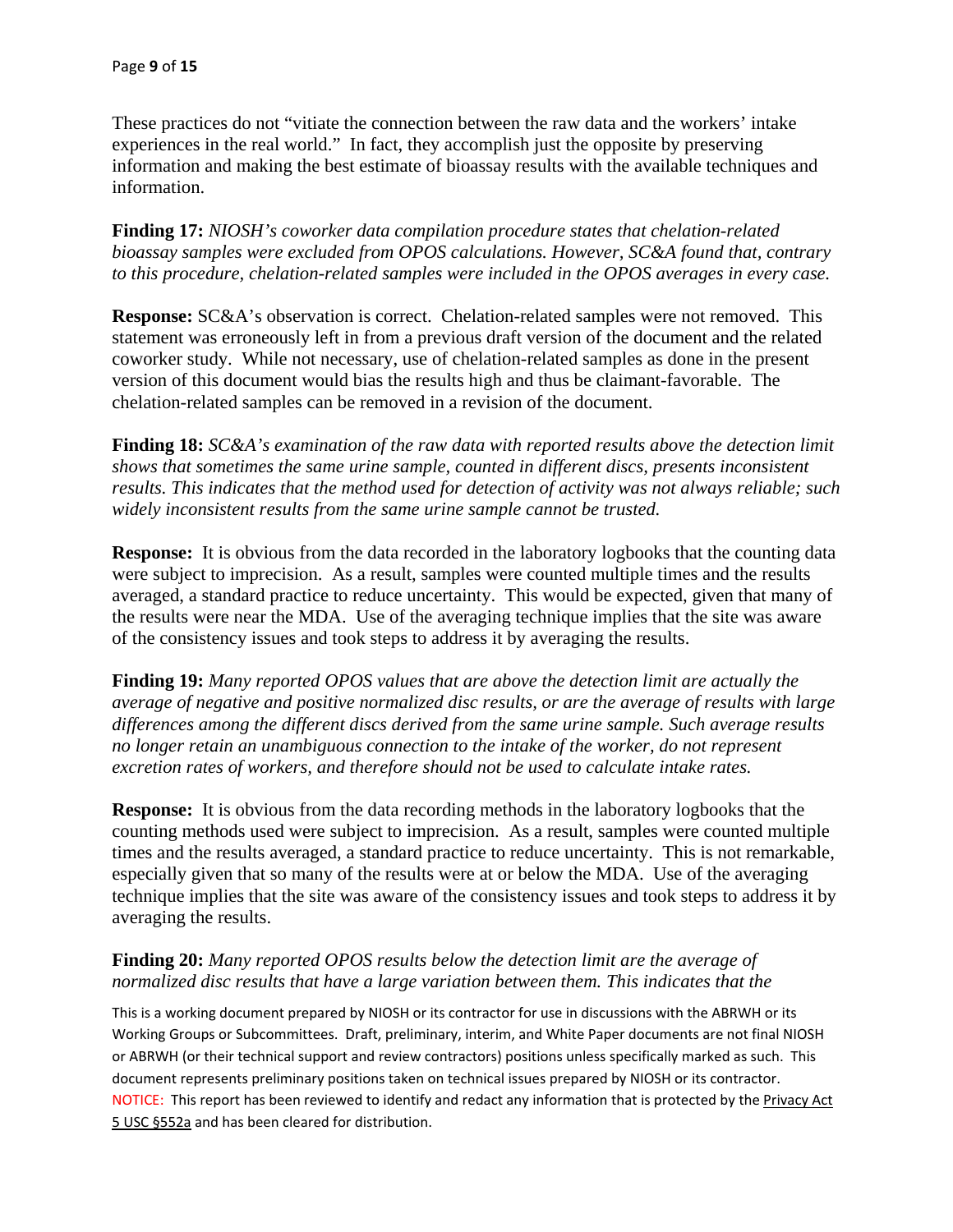*resultant average of disc results is highly uncertain. Such average results do not have an unambiguous connection to the intake of workers, do not represent excretion rates, and should not be used to calculate intake rates.* 

**Response:** Results less than the MDA will have "widely inconsistent results" because the inconsistency is driven by the statistical variation inherent in measuring small quantities. This fact is the very basis for the concept of an MDA. These practices do not eliminate the connection between the raw data and the workers' intake experiences in the real world. In fact, they accomplish just the opposite by preserving information and making the best estimate of bioassay results with the available techniques and information.

**Finding 21:** *The number of data points for CTW job types is inadequate to compare relative thorium exposure potential for CTW job types for the 1972–1989 period or to compare the exposure potential of specific CTW job types with NCWs.* 

**Response:** The amount of data available is finite, relatively limited, and not of a nature where additional data can be gathered. There was no intention to compare exposure potential among CTW job types or of specific job types with NCWs.

**Finding 22:** *Trivalent actinide OPOS results can only be applied in a scientifically defensible way if there is knowledge of whether the worker was exposed to one of the trivalent radionuclides or to thorium. Intake results would not be scientifically credible in the absence of this information.* 

**Response:** Whether to assign thorium dose or that of a specific trivalent radionuclide in this case is similar to the method used for gross alpha results at many sites. In both cases, a single bioassay may be interpreted as detecting one of several different radionuclides or even a combination of multiple radionuclides. The dose reconstructor interprets the bioassay data in a claimant favorable manner based on those radionuclides to which the worker had the potential for exposure. The decision to differentiate between the various radionuclides is made during the course of the dose reconstruction based on information other than the bioassay data itself, such as telephone interview statements, work location, etc. In the present case, if the worker had potential for exposure to thorium but not trivalent radionuclides, then only thorium dose would be assigned, and the converse is also true. If a worker had the potential for exposure to both thorium and trivalent radionuclides, then the dose from all the radionuclides to which he had the potential for exposure would be evaluated and the most claimant favorable assigned.

**Finding 23:** *NIOSH has not provided evidence that there are data to differentiate between thorium and trivalent actinide exposure. In the absence of such information, it is not possible to establish whether the bioassay data for NCWs and CTWs represent comparable intake conditions.*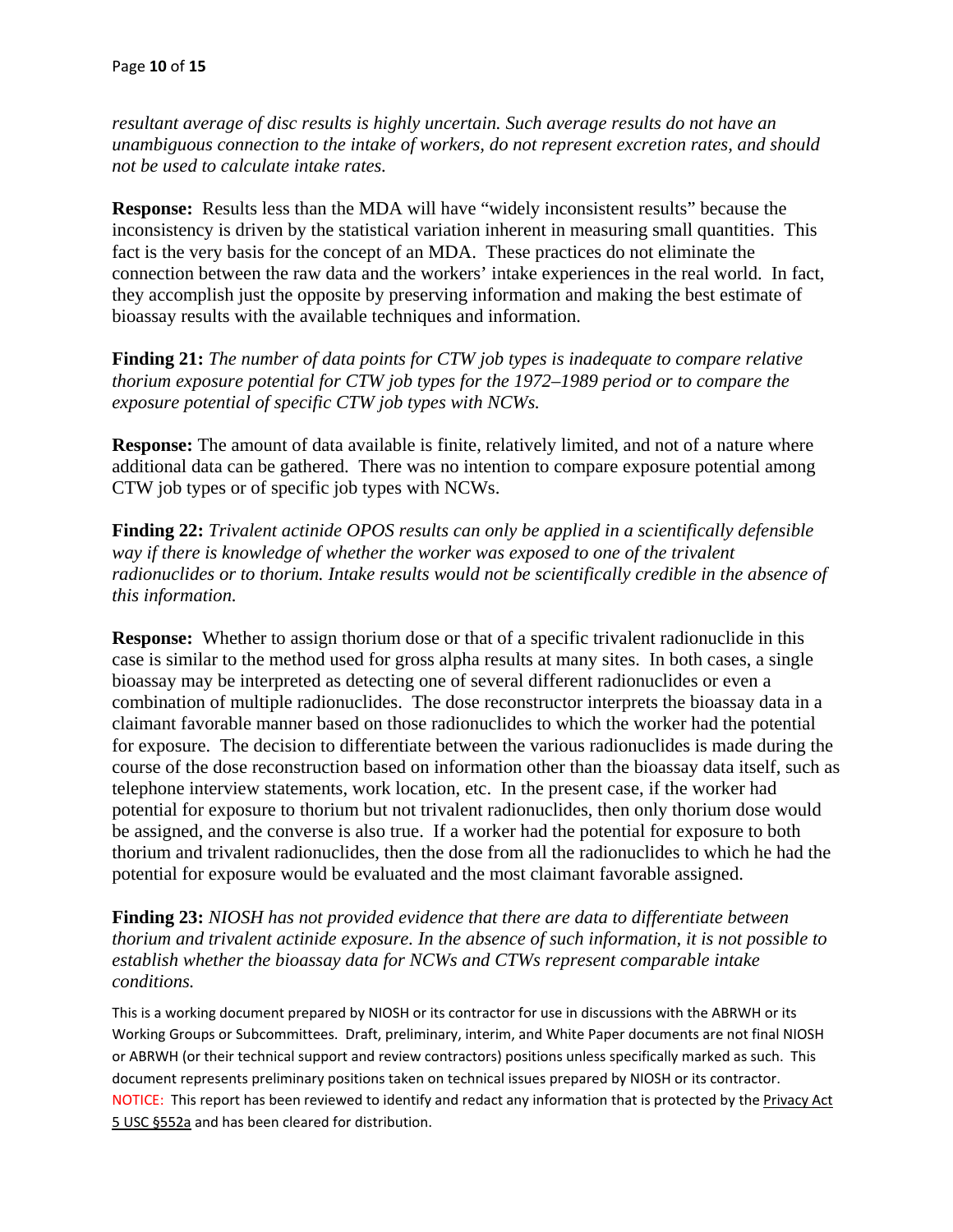**Response:** Whether to assign thorium dose or that of a specific trivalent radionuclide in this case is similar to the method used for gross alpha results at many sites. In both cases, a single bioassay may be interpreted as detecting one of several different radionuclide or even a combination of multiple radionuclides. The dose reconstructor interprets the bioassay data in a claimant favorable manner based on those radionuclides to which the worker had the potential for exposure. The decision to differentiate between the various radionuclides is made during the course of the dose reconstruction based on information other than the bioassay data itself, such as telephone interview statements, work location, etc. In the present case, if the worker had potential for exposure to thorium but not trivalent radionuclides, then only thorium dose would be assigned, and the converse is also true. If a worker had the potential for exposure to both thorium and trivalent radionuclides, then the dose from all the radionuclides to which he had the potential for exposure would be evaluated and the most claimant favorable assigned.

**Finding 24:** *Lung doses for trivalent radionuclides, which NIOSH always interprets as Type M, would be far lower than the lung dose when the same bioassay data are interpreted as Type S thorium. Scientifically reasonable dose estimates therefore require knowledge of the time and place of exposure potential to thorium for workers with Am/Cm/Cf bioassay data. NIOSH has not shown that it has the necessary information to interpret the bioassay results as thorium instead of the specific trivalent radionuclide(s) noted in the bioassay record.* 

**Response:** It is not necessary to know the solubility type of the radionuclides(s) to perform the statistical analysis of the bioassay data. Knowledge of the solubility type is used when performing the intake rate calculations for each radionuclide. Trivalent radionuclides, as stated by SC&A, are only evaluated as Type M material. Evaluation of thorium intake rates is beyond the scope of ORAUT-RPRT-0055 but is considered in ORAUT-OTIB-0081. ORAUT-OTIB-0081, Rev 02 contains thorium intake rates for both Type M and S materials. Interpretation of bioassay results when multiple solubility types are possible is always challenging. It has been a long-standing practice to assign the most claimant favorable of the possible solubility types regardless unless sufficient information is available to select or exclude specific solubility types.

**Finding 25:** *Incorrectly assigning a trivalent radionuclide dose conversion factor to a worker exposed to Type S thorium would yield a very claimant-unfavorable lung and bone dose estimate.* 

**Response:** Whether to assign thorium dose or that of a specific trivalent radionuclide in this case is similar to the method used for gross alpha results at many sites. In both cases, a single bioassay may be interpreted as detecting one of several different radionuclide or even a combination of multiple radionuclides. The dose reconstructor interprets the bioassay data in a claimant favorable manner based on those radionuclides to which the worker had the potential for exposure. The decision to differentiate between the various radionuclides is made during the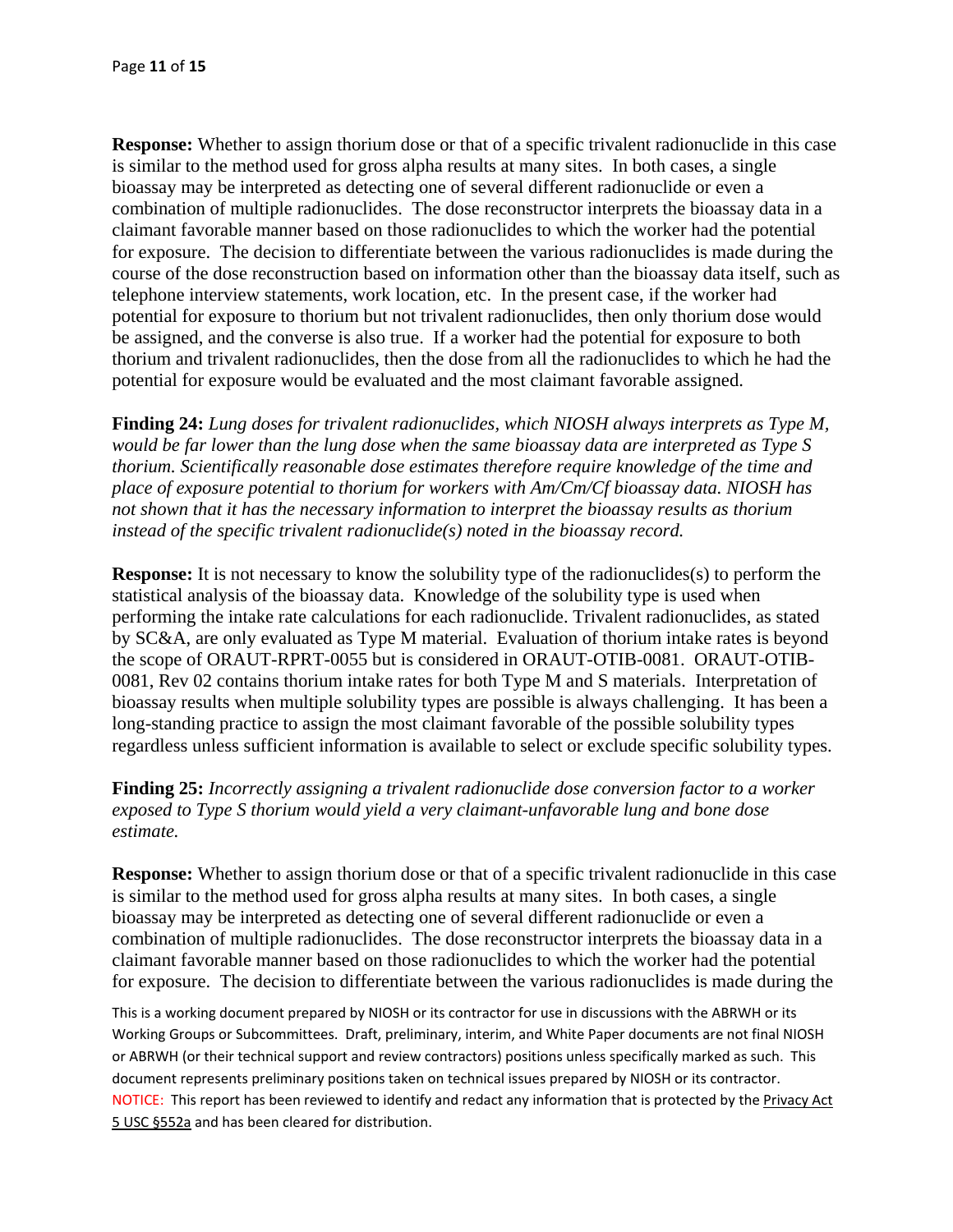course of the dose reconstruction based on information other than the bioassay data itself, such as telephone interview statements, work location, etc. In the present case, if the worker had potential for exposure to thorium but not trivalent radionuclides, then only thorium dose would be assigned, and the converse is also true. If a worker had the potential for exposure to both thorium and trivalent radionuclides, then the dose from all the radionuclides to which he had the potential for exposure would be evaluated and the most claimant favorable assigned. This assignment of the most claimant favorable intake, considering both potential radionuclides to which the worker may have been exposed and the associated solubility types, prevents the assignment of a claimant-unfavorable lung and bone dose estimate.

**Finding 26:** *Incorrectly assigning a Type S thorium lung dose to a worker exposed to Type M Am, Cm, or Cf would result in a very large and scientifically unwarranted overestimate of the dose. Assigning all intakes to thorium when the exposure was actually to a mixture of the various radionuclides would also overestimate the lung and bone dose.* 

**Response:** Interpretation of bioassay results when multiple solubility types are possible is always challenging. It has been a long-standing practice to assign the most claimant favorable of the possible solubility types regardless unless sufficient information is available to select or exclude specific solubility types. This is true regardless of whether the evaluation concerns only one radionuclide with multiple possible solubility types or multiple radionuclides with different solubilities. As noted in the response to Finding 25, if the worker had potential for exposure to thorium but not trivalent radionuclides, then only thorium dose would be assigned, and vice versa.

# **Finding 27:** *The MDAs for thorium by chest counting in the 1990 Internal Dosimetry document are far higher than the 100 millirem level required to initiate routine monitoring.*

**Response:** SRS Health Physics monitored all buildings, areas and jobs where work with radioactive materials was used for radioactive contamination. Follow-up monitoring and/or bioassay were performed when there was indication of contamination. The inventory of thorium not in storage or as waste was maintained at Building 773-A. The primary work performed with thorium during this timeframe was as a surrogate for plutonium in testing of waste glass. Prior to 2004 workers were monitored by retrospective approach; e.g. radiation workers were chest counted. In 2004, with implementation of the ProRad radiation work permit system, Health Physics implemented a prospective approach to maintain doses as low as reasonably achievable. Protection and monitoring was selected by the area health physicist before a job with radioactive materials was started. NIOSH can capture these records if needed.

According to documentation and interviews, the Savannah River Site controlled workplace air concentrations in research laboratories in building 773-A to either 2% or 10% of the plutonium derived air concentration (DAC) (2 x  $10^{-13}$  uCi/cc) from 1990 forward. NIOSH has reviewed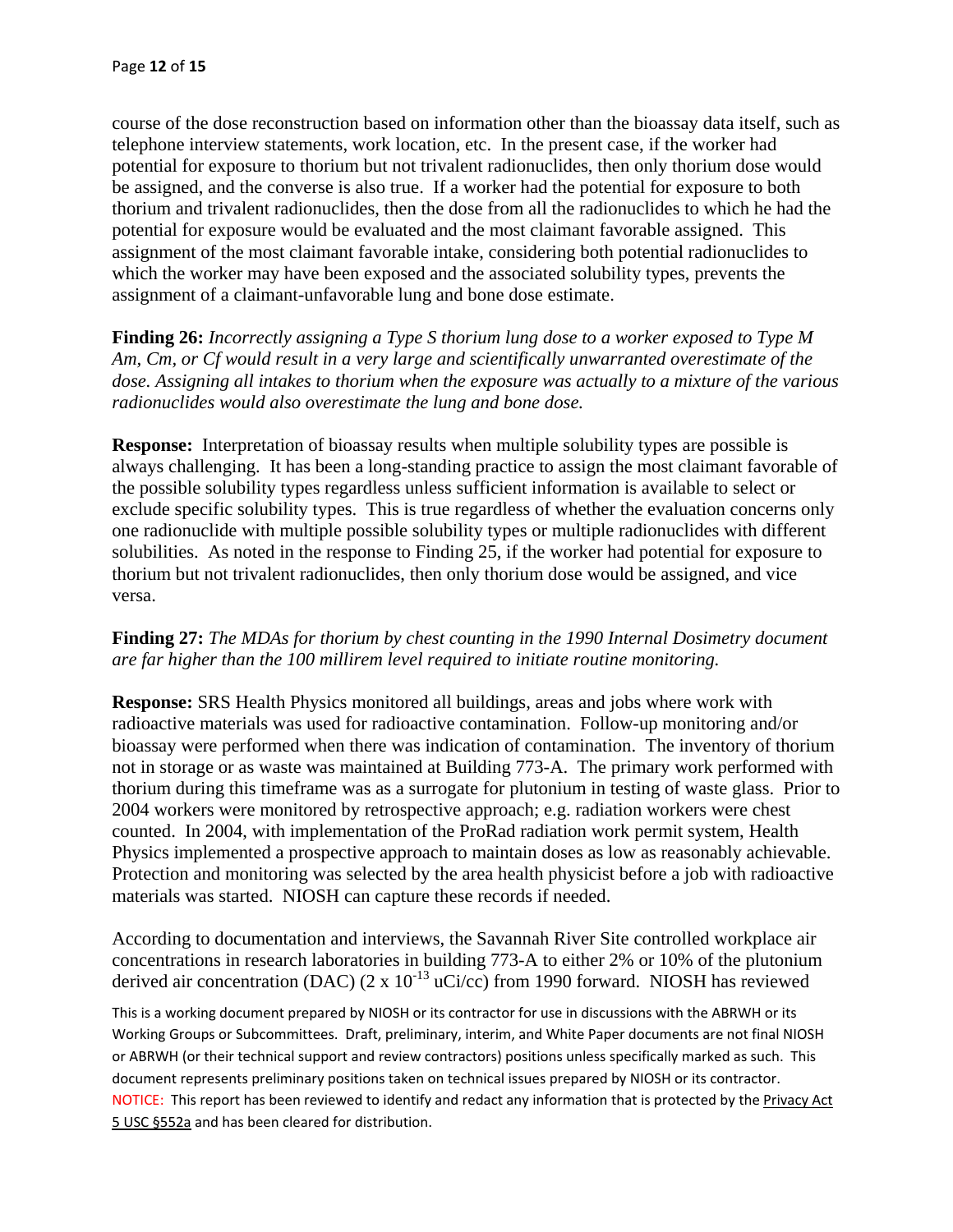limited air sample data and confirmed that some laboratories known to use thorium in the post 1990 timeframe were controlled to the 10% DAC value. This review also indicated that the airborne concentration was considerably less than 10% of a DAC and typically on the order of <2% DAC. NIOSH has also reviewed radiological survey data in some laboratories known to work with thorium and found non-detectable levels of contamination indicating well controlled laboratories. Further, NIOSH has access to documentation that demonstrates radiation work permits (RWPs) were used to control and limit access to radiological materials. In addition, the RWPs prescribe monitoring of radiological materials such as thorium. These RWPs include sign-in sheets that limit and identify radiation workers exposed to radiological materials. These three programs (air monitoring, radiological surveys, and radiation work permits) provide solid evidence of a robust radiological control program in compliance with federal regulations (10CFR835). As a result, NIOSH plans to assign intakes to radiation workers involved with thorium work in Building 773-A from 1990 forward using the air concentration  $2 \times 10^{-13}$ uCi/cc. NIOSH intends to issue a report providing additional rationale for use of the derived air concentration.

**Finding 28:** *Due to conflicts between statements in the NIOSH ER and in the SRS Internal Dosimetry 2001 technical basis document (TBD), it is not possible for SC&A to definitively establish the date when the MDAs for chest counting described in SRS 2001 became operational. This problem would apply specifically to the 1990–1994 period.* 

**Response:** The MDA given in the 1990 internal dosimetry basis document (SRDB Ref ID 11266) for Pb-212 (239 keV) is 0.13 nCi which is slightly less than the MDA of 0.15 nCi given in the 2001 version (SRDB Ref ID 722). The use of higher MDA given in 2001 is claimant favorable.

According to documentation and interviews, the Savannah River Site controlled workplace air concentrations in research laboratories in building 773-A to either 2% or 10% of the plutonium derived air concentration (DAC) (2 x  $10^{-13}$  uCi/cc) from 1990 forward. NIOSH has reviewed limited air sample data and confirmed that some laboratories known to use thorium in the post 1990 timeframe were controlled to the 10% DAC value. This review also indicated that the airborne concentration was considerably less than 10% of a DAC and typically on the order of <2% DAC. NIOSH has also reviewed radiological survey data in some laboratories known to work with thorium and found non-detectable levels of contamination indicating well controlled laboratories. Further, NIOSH has access to documentation that demonstrates radiation work permits (RWPs) were used to control and limit access to radiological materials. In addition, the RWPs prescribe monitoring of radiological materials such as thorium. These RWPs include sign-in sheets that limit and identify radiation workers exposed to radiological materials. These three programs (air monitoring, radiological surveys, and radiation work permits) provide solid evidence of a robust radiological control program in compliance with federal regulations (10CFR835). As a result, NIOSH plans to assign intakes to radiation workers involved with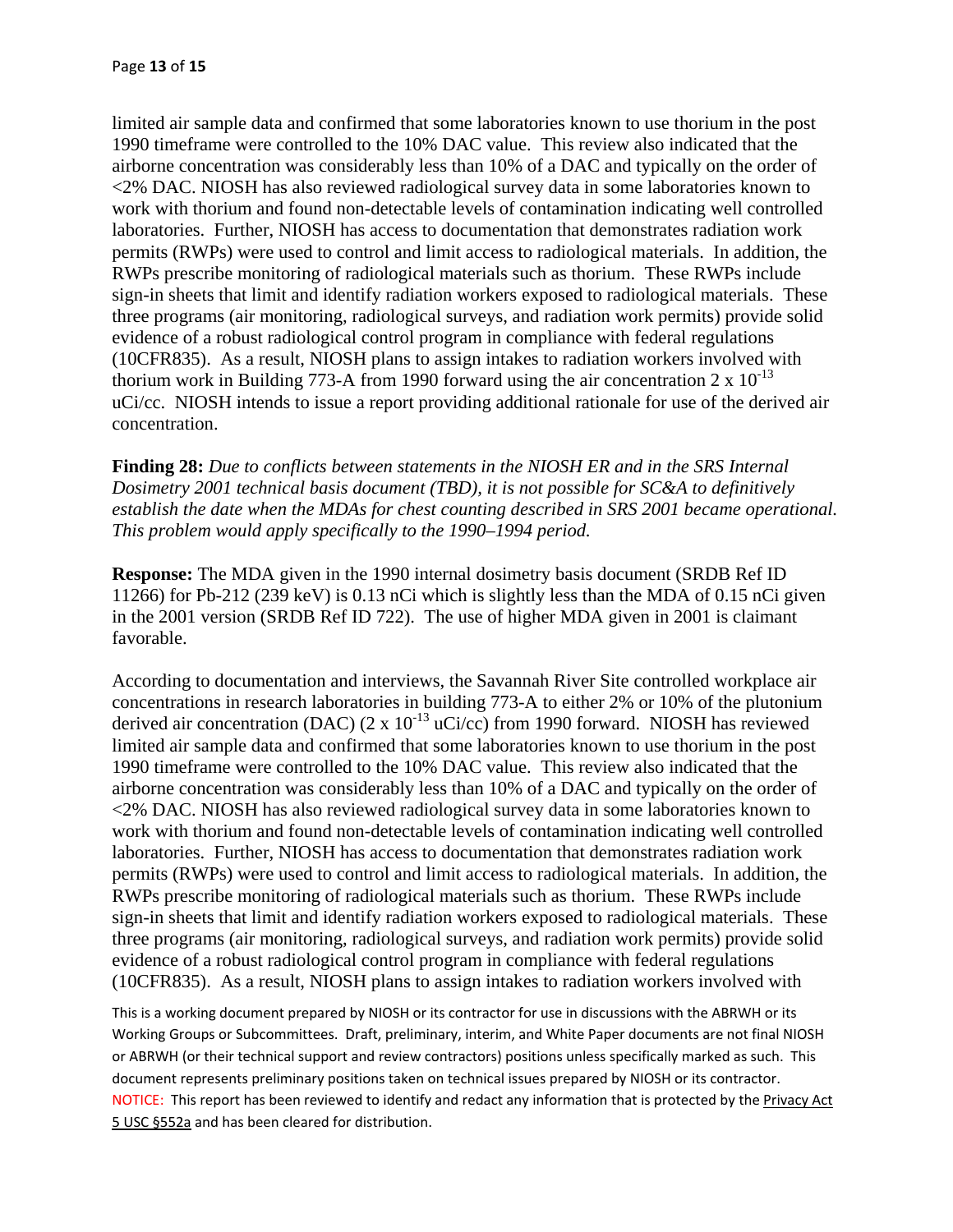thorium work in Building 773-A from 1990 forward using the air concentration  $2 \times 10^{-13}$ uCi/cc. NIOSH intends to issue a report providing additional rationale for use of the derived air concentration.

**Finding 29:** *NIOSH has not compiled in-vivo counting data for the 1990–2007 period (including detection limits) that would be relevant to thorium intakes. Therefore, it is not possible for SC&A to evaluate whether thorium exposure potential was low or whether at least some fraction of workers, possibly small, had significant thorium exposure potential. It is also not possible to evaluate whether the quantity and quality of data are adequate for thorium dose estimation in the 1990–2007 period.* 

**Response:** The inventory of thorium not in storage or as waste was maintained at Building 773 A. The primary work performed with thorium during this timeframe was as a surrogate for plutonium in testing of waste glass. A review of the first 10 records in NOCTS where the only job title was lab technician, where the claimant worked until 1993, and worked either in 773-A or 772-F showed that all 10 received FASTSCAN and chest counts though not all received chest counts after their final FASTSCAN count.

According to documentation and interviews, the Savannah River Site controlled workplace air concentrations in research laboratories in building 773-A to either 2% or 10% of the plutonium derived air concentration (DAC) (2 x  $10^{-13}$  uCi/cc) from 1990 forward. NIOSH has reviewed limited air sample data and confirmed that some laboratories known to use thorium in the post 1990 timeframe were controlled to the 10% DAC value. This review also indicated that the airborne concentration was considerably less than 10% of a DAC and typically on the order of <2% DAC. NIOSH has also reviewed radiological survey data in some laboratories known to work with thorium and found non-detectable levels of contamination indicating well controlled laboratories. Further, NIOSH has access to documentation that demonstrates radiation work permits (RWPs) were used to control and limit access to radiological materials. In addition the RWPs prescribe monitoring of radiological materials such as thorium. These RWPs include sign-in sheets that limit and identify radiation workers exposed to radiological materials. These three programs (air monitoring, radiological surveys, and radiation work permits) provide solid evidence of a robust radiological control program in compliance with federal regulations (10CFR835). As a result, NIOSH plans to assign intakes to radiation workers involved with thorium work in Building 773-A from 1990 forward using the air concentration  $2 \times 10^{-13}$ uCi/cc. NIOSH intends to issue a report providing additional rationale for use of the derived air concentration.

**Finding 30:** *The FASTSCAN specifications indicate that the detection limit for thorium would be so high as to render it practically undetectable in SRS workplace situations.* 

#### **Response:**